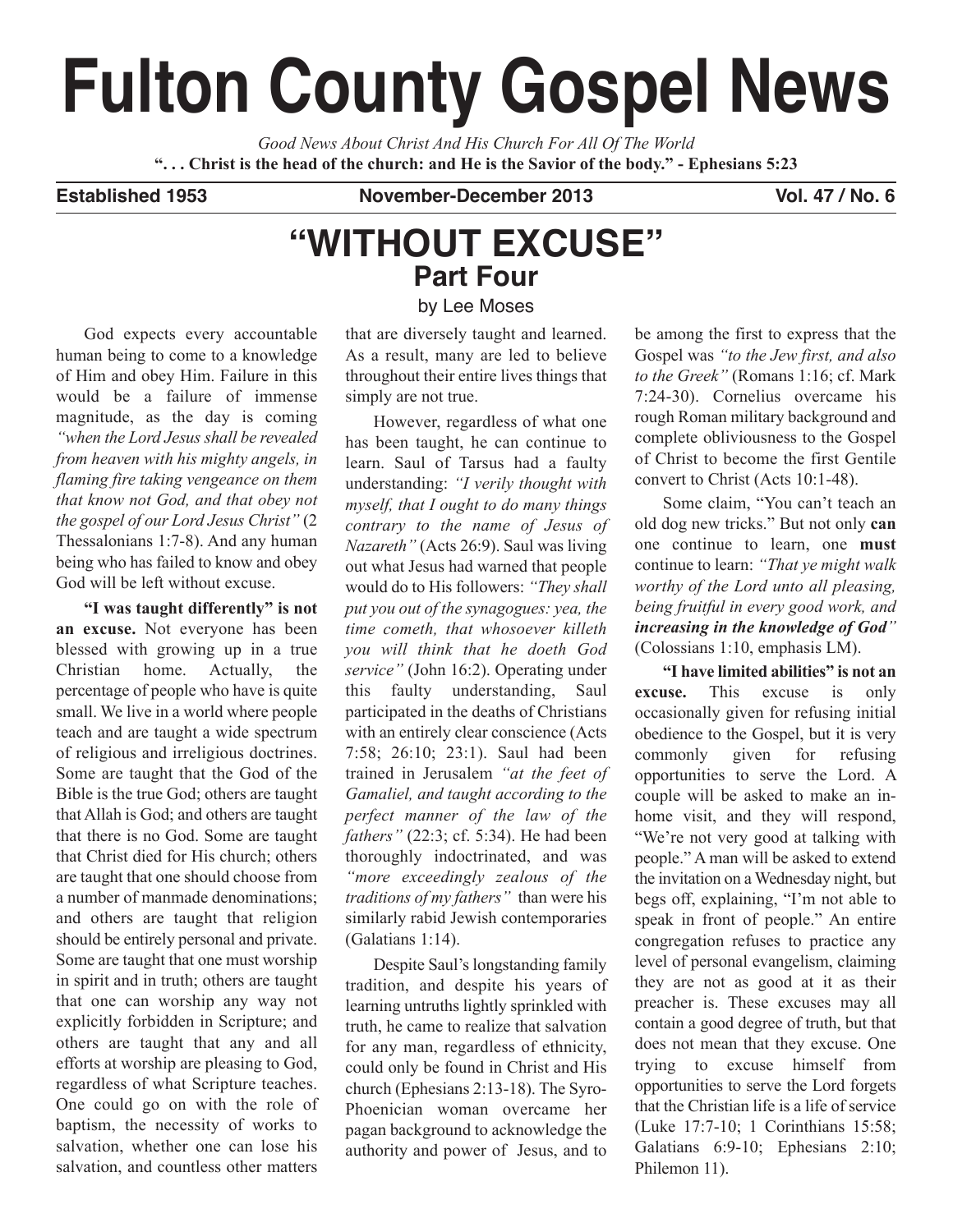#### **FULTON COUNTY GOSPEL NEWS** USPS Publication #211780

. . . is a Periodical publication issued monthly by the church of Christ at Third and Bethel (P.O. Box 251), Mammoth Spring, AR 72554-0251. **POSTMASTER: Please mail all changes of address to the above address.**

FCGN is mailed free of charge to any who care to receive it. We will be happy to add any names to the regular mailing list. If you send in a name we must have a complete address, including number and street name, or RR. or HCR number, plus box number, or a P.O. Box number and the **NINE DIGIT ZIP CODE.** This paper is supported by voluntary contributions for which we are grateful. Financial information will be furnished upon request. **Mail all address corrections or manuscripts to:**

#### **FULTON COUNTY GOSPEL NEWS** P.O. Box 251 Mammoth Spring, AR 72554

|  | Website  www.fultoncountygospelnews.org |
|--|-----------------------------------------|
|  |                                         |
|  |                                         |
|  |                                         |

#### *continued from page one*

Moses tried to excuse himself from the opportunity of a lifetime because of what he portrayed as "limited abilities." When God called him to address the king of the mightiest nation on earth and to deliver that nation's slaves from bondage, Moses was reluctant. Perhaps his reluctance is understandable, considering that his previous efforts on a much smaller scale had failed (Exodus 1:11- 15; compare with Acts 7:24-25), and that he had spent the forty years since that failure playing shepherd boy in the wilderness of Midian. So when God calls him to go, Moses releases a barrage of excuses: *"Who am I?"* (Exo. 3:11); *"What shall I say unto [the Israelites]?"* (3:13); *"[The Israelites] will not believe me, nor hearken unto my voice: for they will say, the LORD hath not appeared unto thee"* (4:1); and his last humdinger, *"I am not eloquent . . . I am slow of speech, and of a slow tongue"* (4:10). After the Lord has consecutively and patiently refused each of Moses' excuses, Moses in a final request

makes clear that all those excuses were just attempts to get out of serving God: *"And he said, O my Lord, send, I pray thee, by the hand of him whom thou wilt send"* (4:13). In other words, "Just send someone else."

Moses' self-assessment of his abilities was far from accurate. Having been reared by Pharaoh's daughter, he was afforded opportunities for learning and leadership far removed from other Israelites. *"And Moses was learned in all the wisdom of the Egyptians, and was mighty in words and in deeds"* (Acts 7:22). Scripture says that Moses was *"mighty in words,"* yet he tried to portray himself as wholly incapable with them. There is a place for modesty (Proverbs 27:2); however, misrepresenting and diminishing one's own abilities to avoid serving the Lord is dishonest and slothful.

In his excuse-making, Moses was squelching his own ability. Had the Lord not been so insistent, Moses would have remained in the desert of Midian, Israel for the time being would have remained slaves in Egypt, and no one would remember Moses' name today. Moses, by the providence of God, had become singularly qualified for the task that lay ahead of him. Even Moses' years as a shepherd in the wilderness would prove an asset, as he would have to shepherd **human** "sheep" another forty years in the wilderness. Moses had certainly lost much of what he had previously–the favor of Pharaoh, wealth, and influence–but things that seemed so insignificant to Moses were of great value in the service of the Lord. *"And the LORD said unto him, What is that in thine hand? And he said, A rod"* (Exodus 4:2). This was a simple walking stick, a shepherd's staff–yet it became *"the rod of God"* (verse 20). God would miraculously transform his and his brother Aaron's rods into serpents to serve as a sign to Israel and to Egypt (4:3-5; 7:9-12). Aaron's rod would change the waters of the Nile into blood (7:20-21). Their rods would bring fearsome plagues of frogs, lice, hail mingled with fire, and an east wind bearing locusts  $(8:5-6, 16-17)$ ; 9:22-26; 10:12-15). Moses' rod would part the Red Sea (14:16). Holding up Moses'rod would provide victory over attacking Amalekites (7:9-13). God was able to do great things with what Moses brought to the table, even with the modest skills and accoutrements of shepherding. That Peter and John were *"unlearned and ignorant men"* was painfully obvious to many (Acts 4:13); but that did not stop them from spreading the Gospel throughout their city and far beyond. No matter what your background is, you have attributes that can be assets in the service of the Lord. You may have tasks that lie ahead in your Christian walk for which you are singularly qualified. Even the "one-talent servant" was expected to utilize his limited *"several ability"* in his lord's service, and was condemned when he failed to do so (Matthew 25:14-30). The church simply cannot accomplish anything with a universal "let someone else do it" mindset.

When Moses appealed to his limited abilities as an excuse, he expressed distrust in God. Moses pled ineloquence, to which God responded, *"Who hath made man's mouth? or who maketh the dumb, or deaf, or the seeing, or the blind? have not I the LORD? Now therefore go, and I will be with thy mouth, and teach thee what thou shalt say"* (Exodus 4:11-12). Citing limited abilities as an excuse indicts the One who made man. Should we not rather with the psalmist extol God, *"I will praise thee; for I am fearfully and wonderfully made: marvellous are thy works; and that my soul knoweth right well"*? (Psalm 139:14). When we feel inadequate for the Lord's service, we should each remind ourselves, *"I can do all things through Christ which strengtheneth me"* (Philippians 4:13).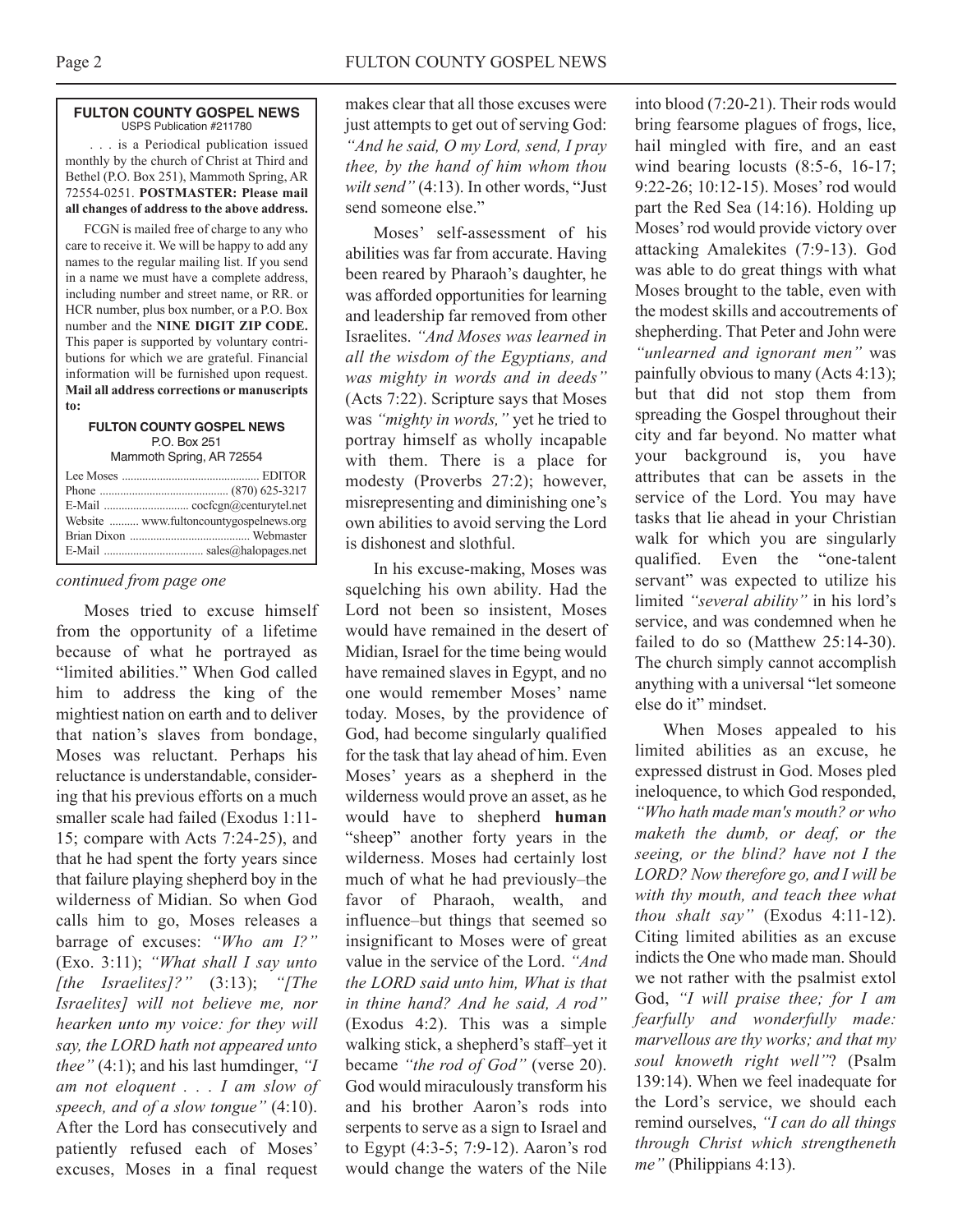#### **Conclusion**

The entire world stands *"without excuse"* for failing to know and obey God. Not only do our "excuses" and "justifications" fail to excuse or justify our wrongdoing and inaction, they discourage us from making the positive change we **need** to make. They discourage us from accomplishing all we are capable of accomplishing. As Benjamin Franklin quipped, "One who is good for excuses is usually good for nothing else." The Lord has revealed His will in the Gospel; He has provided salvation in His Son Jesus Christ; and He has provided the capacity to do His will in every human being. It is high time to cease our excuses, because we have none.

### **THE VALUE OF THE SOUL**

## **Matthew 16:21-28**

by Kent Bailey

A careful study of the context of Matthew 16:21-28 gives great emphasis to God's scheme of Redemption. Our Lord underscored the importance of His Deity. Peter confessed that Jesus Christ is indeed the Son of the Living God and upon the basis of this confession, Christ promised to build His church.

From this point of time our Lord began to demonstrate to His followers that He must go into Jerusalem, suffer rejection of the masses, die on the cross to pay the sin debt of humanity, and be raised from death. Peter did not understand the truth regarding God's eternal scheme and offered an objection to what would occur. Christ rebuked him and discussed the importance of the spiritual values of one's life.

We are living in a commercial age in which the aspect of values is discussed freely. We appreciate

material items being reduced in so far as their sale price is concerned. In earnest we often seek to make purchases at a lower price. We need to consider that the human soul is worth far more than the entirety of the world and all of its riches. The human soul is so important and so valuable that God did not devalue it in paying the purchase price for our salvation.

**We see the value of the soul in the incarnation and birth of Christ**. Upon learning that Mary was expecting a child Joseph, not knowing the importance of God's eternal plan was minded to put her away privately and not complete the marriage agreement. The angel of the Lord indicated to Joseph that the child conceived in Mary was of God, and that he should take Mary to be his wife. The fact that the second member of the Godhead gave up the glories of Heaven, and, while maintaining the attributes of Deity also became incarnate in humanity, demonstrates the value of the soul (John 1:11-14).

**We see the value of the soul in the parable of the lost sheep**. In Luke 15:1-7 we note that Christ is speaking to publicans and sinners. His association was not for the purpose of approval of their life styles; it was that of presentation of truth out of concern for their souls. Here is painted a word picture of a flock of one hundred sheep. The great majority of the sheep are safe, right where they should be. One, however is lost. Note that the loving shepherd searches until he locates the lost one. Having found the lost sheep, he carries it home on his own shoulders. Upon arriving home, the announcement is made to friends: *"Rejoice with me; for I have found my sheep which was lost."* While many may not care about those lost in sin, our Lord does. The soul of humanity is indeed valuable.

**We see the value of the soul in the parable of the prodigal son**. In

Luke 15:11-24 we read about a young man so enamored with the world and the allurements of sin that he walked away from his own father. When he finally came to himself, repented of his sins, reformed his life and returned to his father; his father lovingly received him back—all because of the value of his soul. His father did not compromise; however, he was willing to forgive upon the conditions of changing his life and returning home.

**We see the value of the soul in the rich man and Lazarus**. In Luke 16:19-31 we note two specific individuals living in vivid contrast. One was rich while the other was poor. One was living in obedience to the word of God while the other was living in rebellion to God. Both experienced physical death bringing about the end of life on earth. The rich man went to torment while Lazarus was escorted by the angels of God to paradise. Material possessions do not guarantee one eternal riches. God's grace is limited to our faith and obedience. One's eternal destiny cannot be changed after his life on earth.

**We see the value of the soul as we read of the prayer of Christ in Gethsemane**. The prayers of Christ as uttered in Gethsemane provide clear insight into his heart and work (Matthew 26:36-46). As we note these prayers we find four noble characteristics and desires relative to value of the souls of men.

Christ had a heart of **supplication**. He poured out his heart unto the Father, God. Christ also had a heart of **sacrifice** knowing that such had to be accomplished. It was not his desire to undergo the terrible suffering for our sins, however he was willing to undergo such due to the value of our souls. Christ had a heart of **submission** to accomplish the Father's plan, knowing that if redemption would be offered he had to submit unto the Father's will to accomplish such.